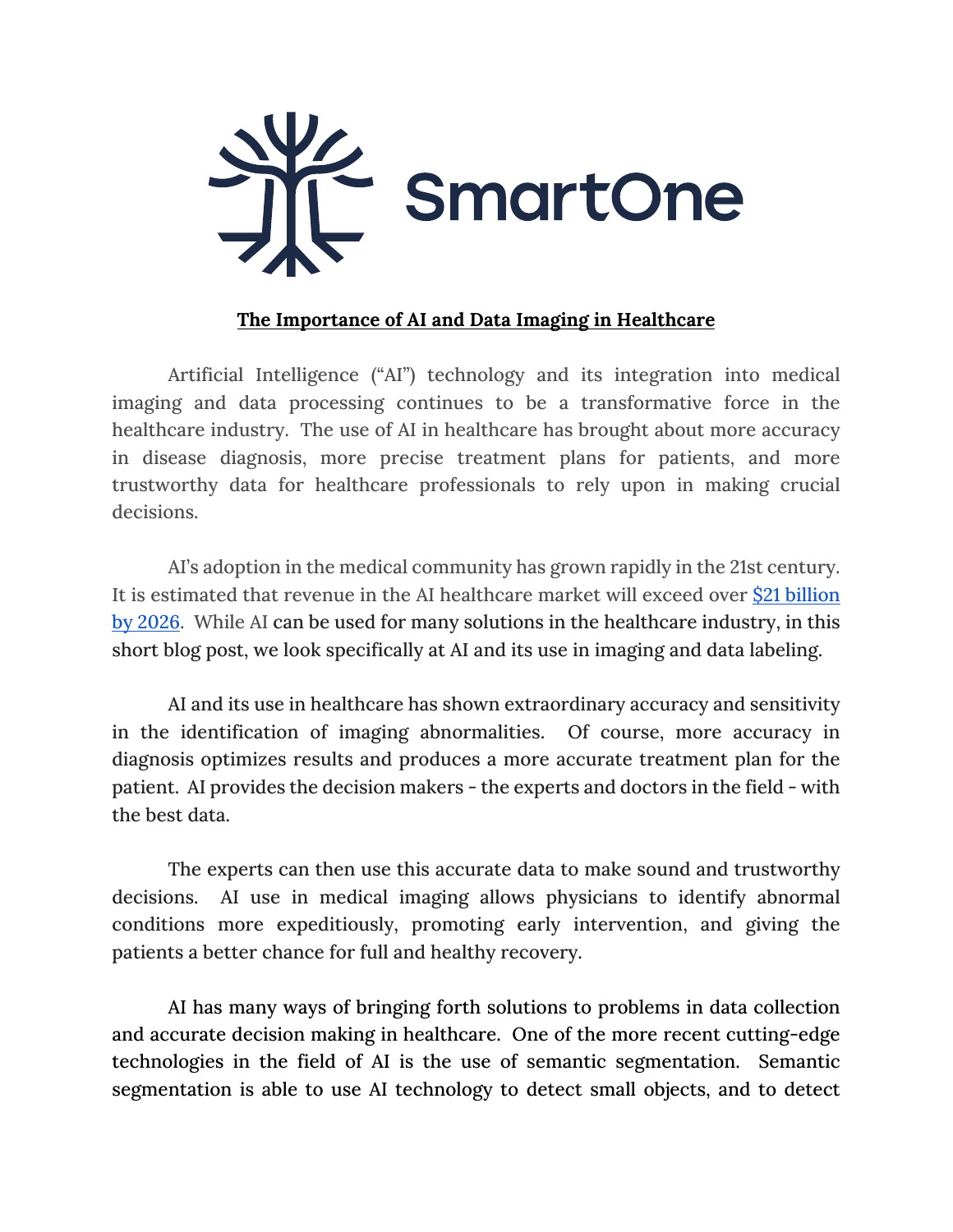abnormalities in these small objects to assist in the early detection of disease or sickness in patients. Indeed, the use of AI in analyses and review of mammogram and radiology images can speed up the process up to 30 times and with 99% accuracy.

Precisely labeled datasets are necessary for these accurate diagnoses. For this reason, the data labeling operation is the most critical part of the AI business application development. The saying garbage in equals garbage out has never been more important than when applied to the medical field. Every percent of nonquality in the labeling operation of a dataset, beyond being a financial loss, puts the accuracy of the diagnosis at risk. In the healthcare field, this type of risk should never exist.

The AI Imaging market is expected to have substantial growth due to an increase in the prevalence of diseases and technological advancements in the healthcare sector. As some of the key players in the AI and healthcare industry such as GE Healthcare, Fujifilm Holdings Corporation, and Aidoc, continue to invest in advanced technologies, and record funding pours into the healthcare AI industry.